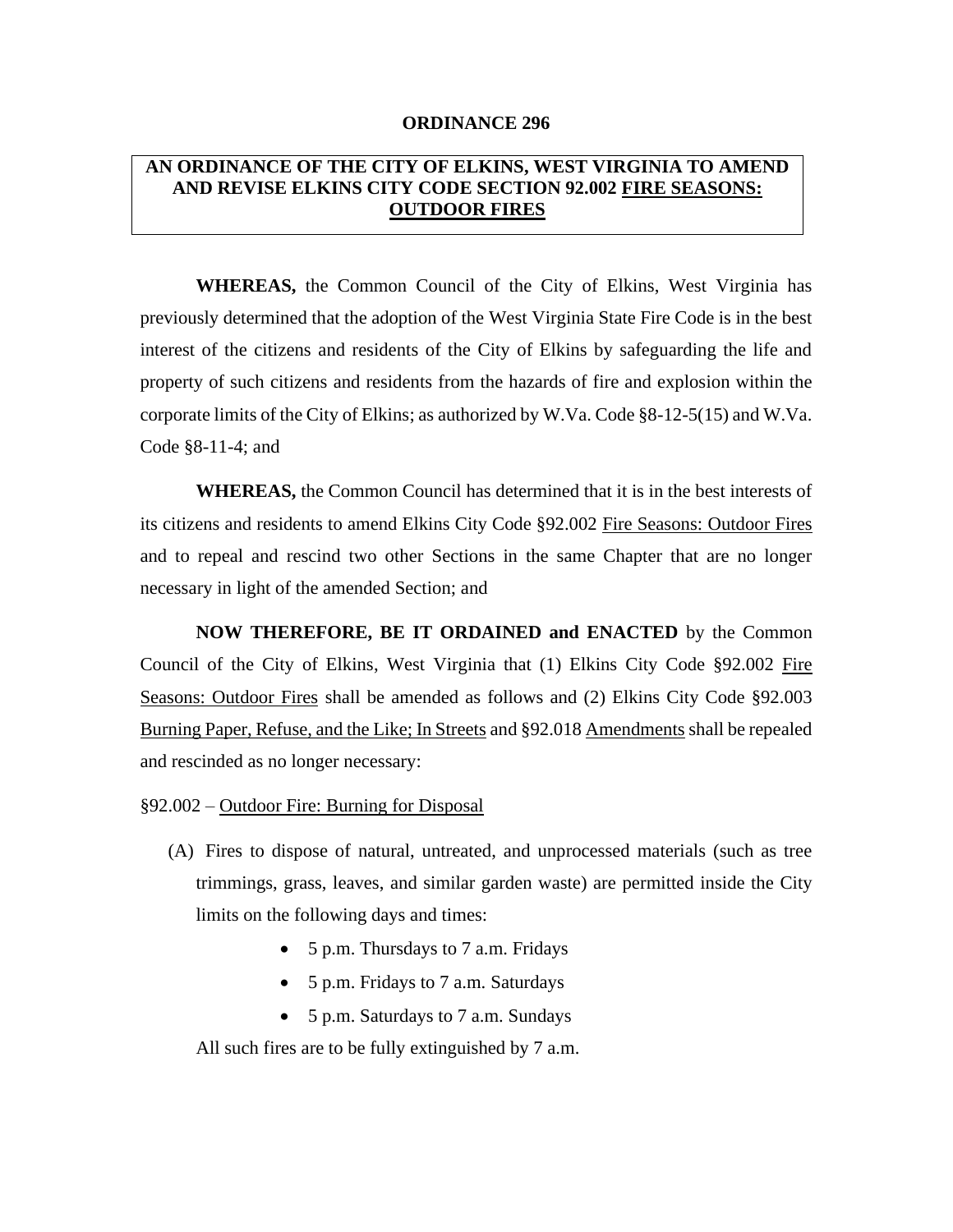(1) Prior to such fires, a permit must be applied for and received from the Chief of the Elkins Fire Department or a designee thereof. The Fire Chief shall have discretion in issuing these permits and may require changes to the proposed burning plan as necessary to reduce the risk of harm to life and property.

(2) Before such fires are ignited, the area immediately surrounding the material to be burned shall be cleared of other flammable material for a distance sufficient to ensure that the fire will be contained. This safety strip shall in no event measure less than 10 feet from all sides of the material to be burned.

- (3) Fires shall be attended at all times. The issuance of permits does not relieve holders thereof from their responsibility to monitor wind and other conditions that may necessitate the cancelling or early extinguishing of otherwise permitted fires. Elkins Fire Department personnel also have the authority to order the extinguishing of any fire, permitted or not, when in their judgment it poses a risk to life or property.
- (B) Fires to dispose of non-natural materials, including but not limited to paper, garbage, lumber and other construction debris, and other refuse, are prohibited, even if contained in a "burn barrel" or similar container.
- (C) Fires to clear grasslands or forests are prohibited.
- (D)Small fires set for the purpose of food preparation or for providing light or warmth, the area around which has been cleared of flammable materials in the manner described above, are allowed whenever wind and other conditions do not render them unsafe.
- (E) Any person who sets or causes to be set any fire in violation of this section is guilty of a misdemeanor and, upon conviction thereof, shall be fined an amount set forth by Council from time to time.